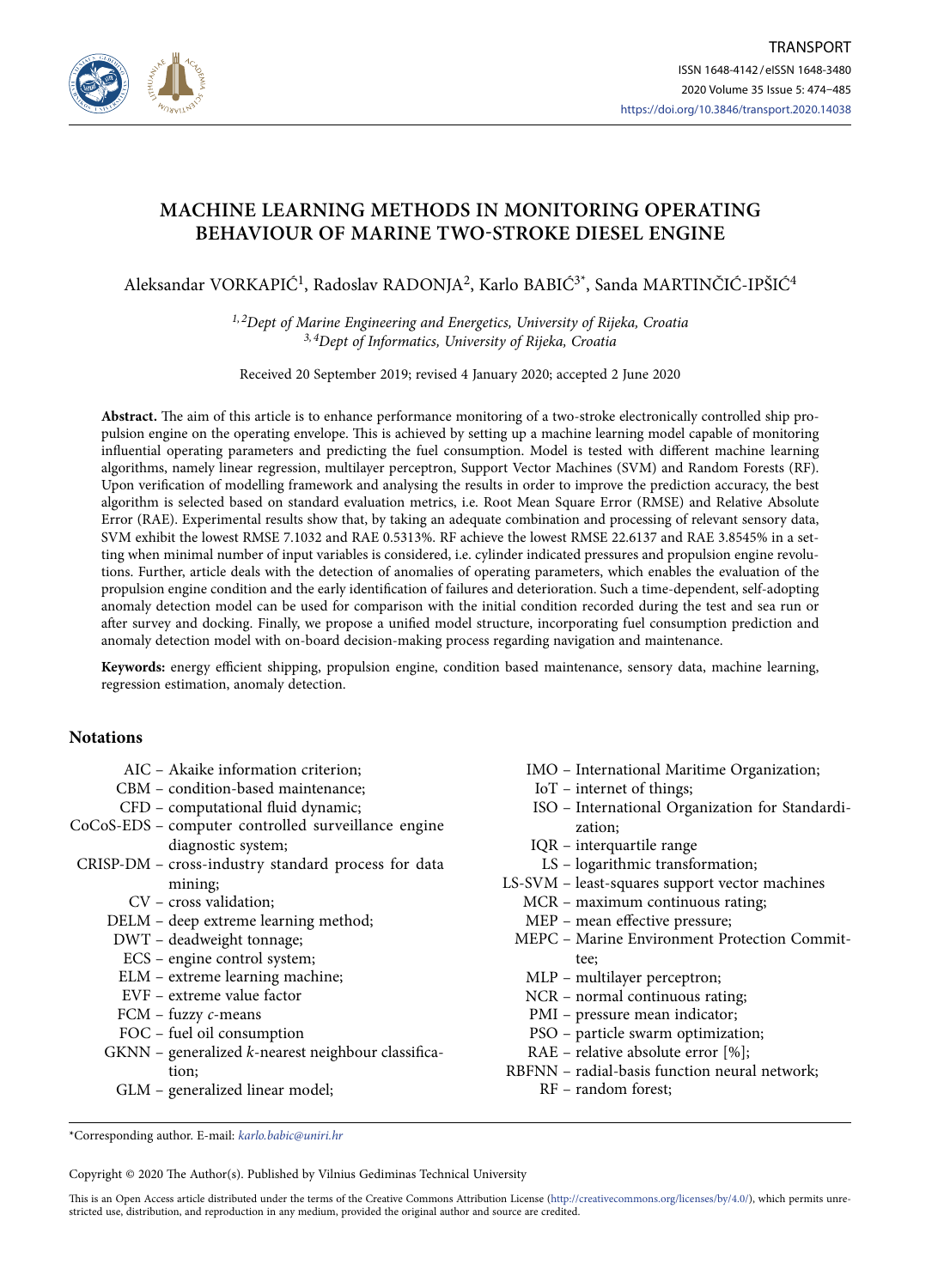- RPM revolutions per minute
- RVM relevance vector machine;
- SA simulated annealing;
- SMO sequential minimal optimization;
- SMOreg sequential minimal optimization (regression);
	- SOM self-organizing map;
	- SVM support vector machine.

#### **Introduction**

With the development of technology, the volume of data generated by the ship's alarm and monitoring system is rapidly growing (Rødseth *et al.* 2016), even with its basic functionality of providing the ship's officers the principal alarm and status information to maintain safe and efficient operation of the machinery and related equipment. Data collected on-board, provide more information than human operator can comprehend; hence those data need to be fast and accurately processed and transformed into useful information and knowledge. Analytical tools enable the analysis of gathered sensory data in order to gain the insights that supports the decision-making process in ship operations (Murphy 2006; Kelleher *et al.* 2015).

IMO, through its MEPC recognize the most appropriate, efficient and feasible plans for energy savings and encourage goal setting and actions to reduce energy use on seagoing ships. Setting achievable goals creates an incentive and increases the commitment of participants in the process to improve energy efficiency. Regardless of the specifics of the goal, the process must be measurable and easy to understand (MEPC 2016). Fuel consumption non-linearly depends on ship navigating speed and propulsion engine load and technologies and procedures used in the maritime industry to, in some way, achieve energy goals mainly rely on that assumption (OCIMF 2011; Faber *et al.* 2011).

Preventive CBM is maintenance strategy that triggers maintenance activities when necessitated by the condition of the asset system. This approach enables, by continuous gathering of relevant data, determining the conditions of in-service assets to predict potential degradations and to plan, consequently, when maintenance activities will be needed and should be performed to minimize potential disruptions. CBM thus imposes the diagnosis of the potential problems and accurate, and timely identification of countermeasures and adjustment of time between maintenance by exploiting the collected data (Vorkapić *et al.*  2017). The purpose of monitoring the internal combustion engine indicator diagrams is to provide feedback on how the engine performs in the ship's life enabling optimum combustion and early detection of possible abnormalities that may cause the down performance.

Since the condition of the propulsion engine, hull and propeller deteriorate over time, it is necessary to distinguish the fraction of degradation of the propulsion engine from the degradation of hull and propeller, in which propulsion engine fuel consumption real-time monitoring and performance benchmarking can be of great benefit. The need for fast, reliable and adaptable analytical tool is increasing with novel legal requirements for energy consumption optimization and reduction of the carbon dioxide emissions from marine ships. Predictive model can help designers to gain insights into performance results already during design phase, avoiding long and expensive experimenting with the ship's engines. In order to build up the effective operational behaviour model of the diesel engine, it is critical to employ a suitable monitoring algorithm. This article aims at solving the problem of preventive monitoring by employing the machine learning model that integrates the propulsion engine fuel consumption prediction, operational parameters monitoring and outliers and extreme values detection aligned with existing ship-based decision-making processes, thus enabling support with navigation and maintenance. In short, we will show that proposed model efficiently supports decisions during ship's operations and maintenance.

The article is structured as follows: Introduction presents the problem; Section 1 provides review of the previous research and presents the research goals; Section 2 presents data source and data preparation, machine learning algorithms and evaluation metrics; Section 3 validates machine learning methods and illustrates the results obtained, followed by Conclusions section, which discusses the results and sets guidelines for future research plans.

## **1. Related works**

In the previous research, engine modelling methods are broadly classified into two groups: white-box and blackbox methods. The white-box identification technique derives the engine models by resorting to physical laws. Examples of white-box identification on a diesel engine include CFD models (Reitz, Rutland 1995; Payri *et al.*  2004), chemical kinetic models (Westbrook *et al.* 2006; Ra, Reitz 2008) and analytical multi-zone models (Benajes *et al.* 2016; Neshat *et al.* 2017). These mathematical models are difficult to exploit due to numerous physical parameters and complex assumptions, which are demanding for estimation, particularly for engine operators. Therefore, black-box methods are preferable nowadays because they model the systems in terms of its inputs and outputs (or transfer characteristics), without deep knowledge of its internal structure. Data mining, as an example of a black-box method, learns the relations between the input signals (variables) in the form of the trained model. In predictive modelling the main ability of the model is to provide accurate prediction for situations, which are not identical, yet similar to previously recorded and observed situations included in the training data (Gori 2017). Additional benefit of the utilization of data mining models in ship's operations modelling stems from its ability to solve demanding problems that require continuous adaptation to the real (current) situation of the ship. Several recent studies have investigated various data mining approaches to create an engine model for various purposes. Wong *et al.* (2013a, 2013b) create the model to determine the optimal biodiesel ratio that can achieve the goals of fewer emissions and improved fuel economy by using optimiza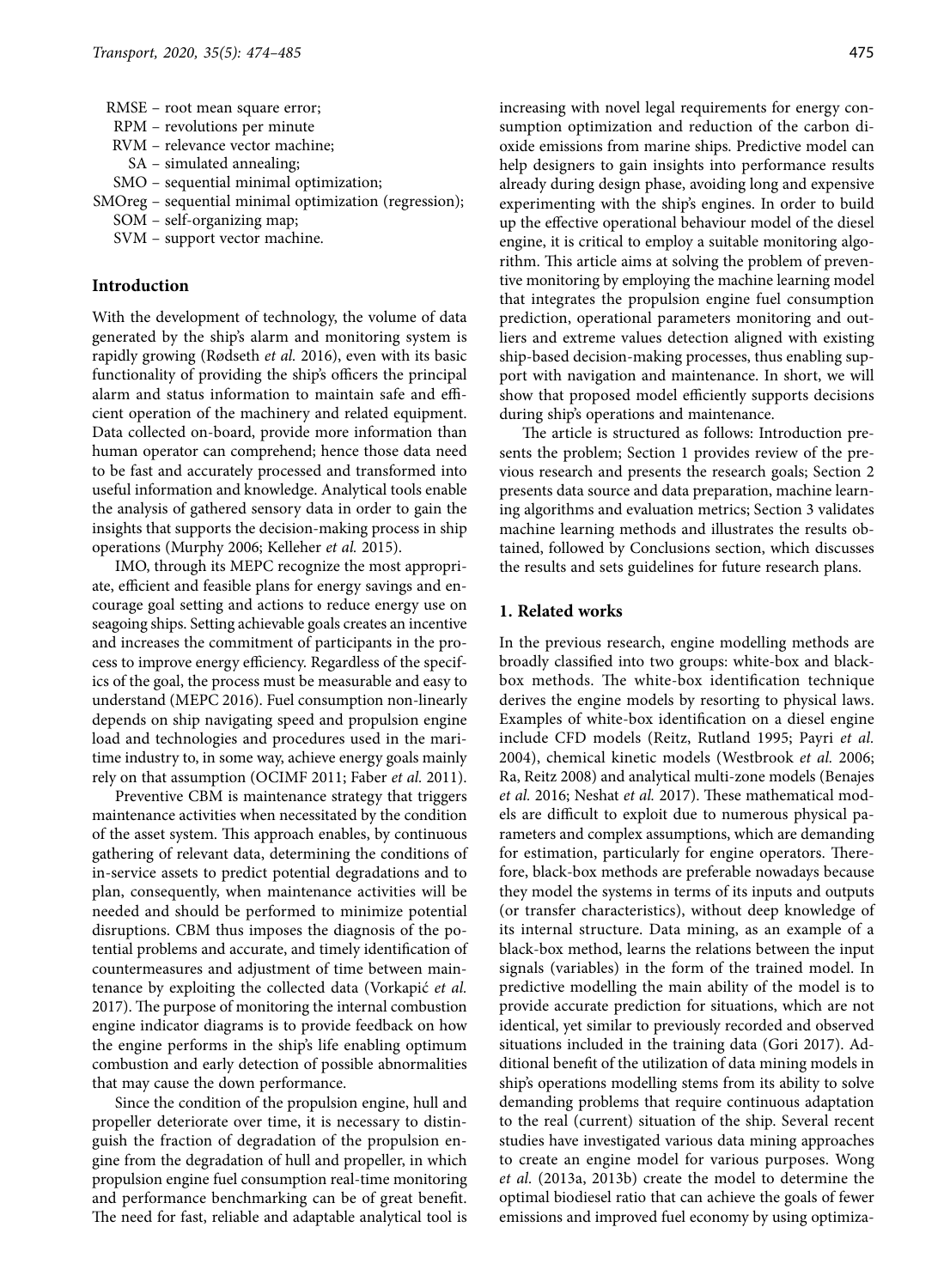tion methods SA and PSO based on advanced machine learning techniques, namely ELM, LS-SVM and RBFNN. For training, 60 instances of the engine data with installed dynamometer from four-cylinder, four-stroke directinjection diesel engine Isuzu 4HF1, 88 kW/3200 RPM, 285 Nm/1800 RPM, naturally aspirated and water-cooled, are used. Experimental results show that, in terms of the model accuracy and training time, ELM with the LS is preferable over LS-SVM and RBFNN, regardless if it is with or without the LS. The results also indicate that PSO outperforms SA in terms of fitness and standard deviation, within acceptable computational time. The same authors present a model of diesel engine performance and emission characteristics performance using LS-SVM, RVM, basic ELM and kernel-based ELM on 24 instances of four-stroke diesel engine sensor data (dynamo measured torque, various engine sensor data and gas analyser data). The evaluation results show that kernel-based ELM with the LS and hybrid inference is better than other machine learning algorithms, in terms of prediction accuracy and training time (Wong *et al.* 2013a, 2013b). Machine learning is the core methodology used for prediction of the four-stroke engine torque by training the artificial neural network model from 60 instances of sensor data collected from the diesel engine and dynamometer (Cirak, Demirtas 2014). Namely, collected variables are engine speed, exhaust gas temperature, coolant temperature, torque and fuel mixing data (ratio between biofuel and euro-diesel fuel). The engine is four-stroke, four-cylinder, with a diameter of 79.5 mm with maximum power of 72 kW and maximum torque of 165 Nm. Authors report the high prediction results for engine torque with correlation coefficient of 0.99. Chan and Chin (2016) present the predictive model of marine engine performance by employing neural networks, multiple linear regression and bagged regression tree model. FCM clustering and SOM are reported as beneficial in reducing the RMSE of the predicted model. Operational data were collected from a containership with principal dimensions of  $328 \times 46 \times 9.7$  m. The data is consisted of twenty- four inputs and five output variables with a total of 732 instances (reduced to 491 instances after removing the negative values), measured at an interval of four-hours for the period 1 July – 30 October 2014. The five output variables, i.e. shaft power, shaft RPM, shaft torque, engine power and turbocharger RPM were used as prediction output targets. Results indicated that neural network predictor performed better for shaft power, shaft revolutions and shaft torque with the necessity for a certain level of human intervention during analyses and data clustering. Coraddu *et al.* (2017, 2019) in their works address the problems of early detection of speed loss and hulls fouling employing OCVM, GKNN and ISO 19030- 1:2016, ISO 19030-2:2016, ISO 19030-3:2016 methods and DELM using sensory, meteorological and oceanographic data of available vessels (research vessel *Princess Royal* and two *Handymax* chemical/product tankers). Results show the effectiveness of the proposal and its better prediction of the accuracy and reliability, with respect to the ISO 19030-1:2016, ISO 19030-2:2016, ISO 19030-3:2016.

It is apparent that aforementioned publications do not use cylinder pressure input necessary for an evaluation of the operational efficiency of the internal combustion engine. Furthermore, methodologies for the estimation of fuel consumption of diesel engines with data mining approach process utilize limited number of training and testing instances. None of the reported studies is related to the two-stroke engines of the new generation nor deals with machinery maintenance. Finally, listed publications do not provide single stop solution, i.e. from the initial data collection to on-board application and system integration. This detected gaps, are addressed in this study, where we present the model that integrates the propulsion engine fuel consumption prediction, operational parameters monitoring and outliers and extreme values detection aligned with existing ship-based decision-making processes. The goals are therefore set as follows:

- to create the model that may be used for accurate determining the propulsion engine fuel consumption and operational parameters monitoring in real environment;
- recognize the propulsion engine degradation throughout the exploratory time;
- propose structure that may be incorporated into the existing on-board decision-making process regarding navigation and maintenance.

## **2. Material and methods**

Machine learning methods are data driven, so experimental data and data process analytics standardization is required for model training and verification. In this study, standard open process CRISP-DM 1.0 (Figure 1) is used (Chapman *et al.* 2000).

In this study, we address data mining goals in following steps (objectives):

- collection and understanding of sensory data from the prime move engine running in real environment;
- data preparation for machine learning;
- creation of data mining model employing linear regression (GLM), MLP, SVM1 and RF capable of predicting the fuel consumption based on the input sensory data;
- selecting the best model based on the standard evaluation metrics with testing the model behaviour at a different number of input parameters (variables);
- establishing the method for engine parameters monitoring and evaluation.

Within the processing model, it is required to move back and for between the individual steps. The outcome of each step determines which phase, or phase task, shall be performed by the next. Arrows indicate the most important dependencies between the steps.

<sup>1</sup> *Weka* (*https:*//*[www.cs.waikato.ac.nz](https://www.cs.waikato.ac.nz/ml/weka)*/*ml*/*weka*) SVM implementation is using SMOreg algorithm (invented by John Platt) for solving the quadratic programming problems that arise during the training of support vector machines.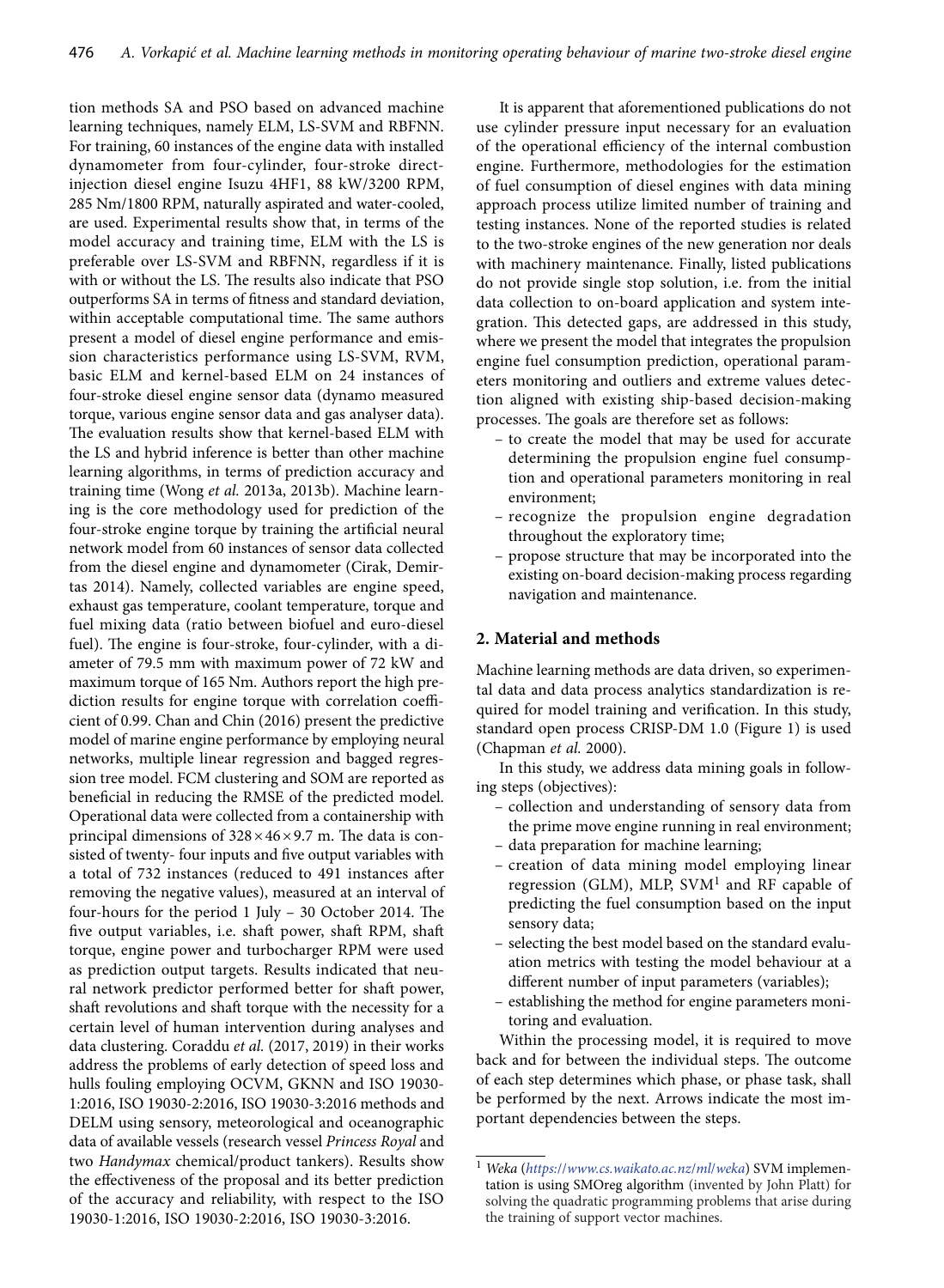

Figure 1. CRISP-DM 1.0 data mining process standardization

#### **2.1. Data source and data preparation**

In this study, propulsion engine sensory data from liquefied petroleum carrier similar to the recent series of the South Korean shipbuilder with a capacity of 54340 DWT, length 225 m, and width 37 m has been used for training and testing. The type and size of the ship was selected based on the fact, that its size was close to the average size of the ships commonly used on ocean-going voyages and that results may be applied on any similar ship. The main engine is a two-stroke marine diesel engine with one turbocharger unit. The maximum output power is 12400 kW, considering 15% sea margin and 10% engine margin for fouled ship hull and heavy weather, in order to satisfy the guaranteed speed of 16.8 knots at the design draft. Engine specifications are listed in Table 1.

Single four-blade fixed pitch propeller of 7400 m is directly connected to the main engine via shafting system. Propeller specifications are listed in Table 2.

Table 3 shows the input variables (collected sensory data): from 1 to 20 are the data from the main propulsion diesel engine MAN B&W 6G60ME-C9.2, PMI and CoCoS-EDS downloaded in a 7 s interval, while variables 21–31 have been collected from Kongsberg's *K-Chief 600* alarm, monitoring and control system at a 4 min interval (Kongsberg Gruppen 2020). The 7 s interval is the densest interval that can be retrieved by capturing the performance diagrams. The idea behind the 4 min interval dataset from the monitoring system is to provide the enrichment to the data collected in 7 s interval.

Shaft power (Item 2) is measured by the MetaPower's torque meter, while temperature (Items 21–30) and revolutions sensors (Item 1) are engine-maker originally fitted sensors integrated into *K-Chief 600* alarm and monitoring system architecture (Kongsberg Gruppen 2020. In order to analyse the combustion process and measure the pres-

sure in the cylinder (Items 3–20) ECS is using Kistler's *6613EQ13-C* online combustion control piezoelectric sensors mounted directly at each cylinder indicator cock. The online sensors were calibrated prior to collecting the data according to requirements stated in the IMO  $NO<sub>v</sub>$ regulations and according to the manufacturer's recommendation (IMO 2011). Calibration is done using a dedicated, certified reference sensor, thus making it traceable to standards recognized by the classification society. The reference sensor is a hand-held sensor attached to the PMI calibration box. Measurement event log did not indicate a difference between measurements made online and reference sensors. Fuel oil mass flow (Item 31) is measured by *Endress + Hauser's Proline Promass 80*, *Coriolis Mass Flow Measuring System* made as per ISO 11631:1998 with total error of 0.15%. Two flow meters of the same type have been installed, one at the engine fuel inlet, the other at the fuel outlet line, and the difference between the readings presents the consumed fuel oil.

The readings of sensory data were conducted at engine speeds of 89 min<sup>-1</sup> (NCR), 85 min<sup>-1</sup> (requested speed setting during sailing) and  $75 \text{ min}^{-1}$  (economic speed above auxiliary blowers cut in pressure), with different engine loads ranging between 5712…10164 kW measured at the shaft, resulting in 1018 instances of sample data at a time interval of 7…8 s. To ensure the repeatability and comparability of the measurements, the engine outlet cooling water temperature was automatically controlled by a temperature controller to 89 °C, while the engine outlet lubricating oil temperature was automatically controlled by a temperature controller between 45…47 °C. Additional details about sampling are in the Table 4.

Table 1. Specifications of the marine diesel engine

| Engine model                   |                                                         | MAN B&W 6G60ME-C9.2                                                                                                                                                                  |  |  |
|--------------------------------|---------------------------------------------------------|--------------------------------------------------------------------------------------------------------------------------------------------------------------------------------------|--|--|
| Engine type                    |                                                         | Electronically controlled,<br>two-stroke, direct reversible,<br>crosshead-type diesel engine<br>with constant pressure turbo<br>charging, compliant with IMO<br>Tier II requirements |  |  |
| Bore                           |                                                         | $600 \text{ mm}$                                                                                                                                                                     |  |  |
| Stroke                         |                                                         | 2790 mm                                                                                                                                                                              |  |  |
|                                | Number of cylinders                                     | 6                                                                                                                                                                                    |  |  |
|                                | output                                                  | 12400 kW                                                                                                                                                                             |  |  |
|                                | revolution                                              | $92.2 \text{ min}^{-1}$                                                                                                                                                              |  |  |
|                                | <b>MEP</b>                                              | 17.0 $\text{kg/cm}^2$                                                                                                                                                                |  |  |
| <b>MCR</b>                     | peak maximum<br>cylinder pressure<br>$(p_{\text{max}})$ | 185 kg/cm <sup>2</sup>                                                                                                                                                               |  |  |
|                                | mean piston speed                                       | $8.6$ m/s                                                                                                                                                                            |  |  |
|                                | fuel consumption<br>(42700 kJ/kg)                       | 161.3 g/kWh                                                                                                                                                                          |  |  |
|                                | output                                                  | 11160 kW                                                                                                                                                                             |  |  |
| <b>NCR</b>                     | revolution                                              | $89 \text{ min}^{-1}$                                                                                                                                                                |  |  |
|                                | <b>MEP</b>                                              | 15.9 kg/cm <sup>2</sup>                                                                                                                                                              |  |  |
| Turbocharger model<br>and type |                                                         | Hyundai-ABB A175 × 1 set                                                                                                                                                             |  |  |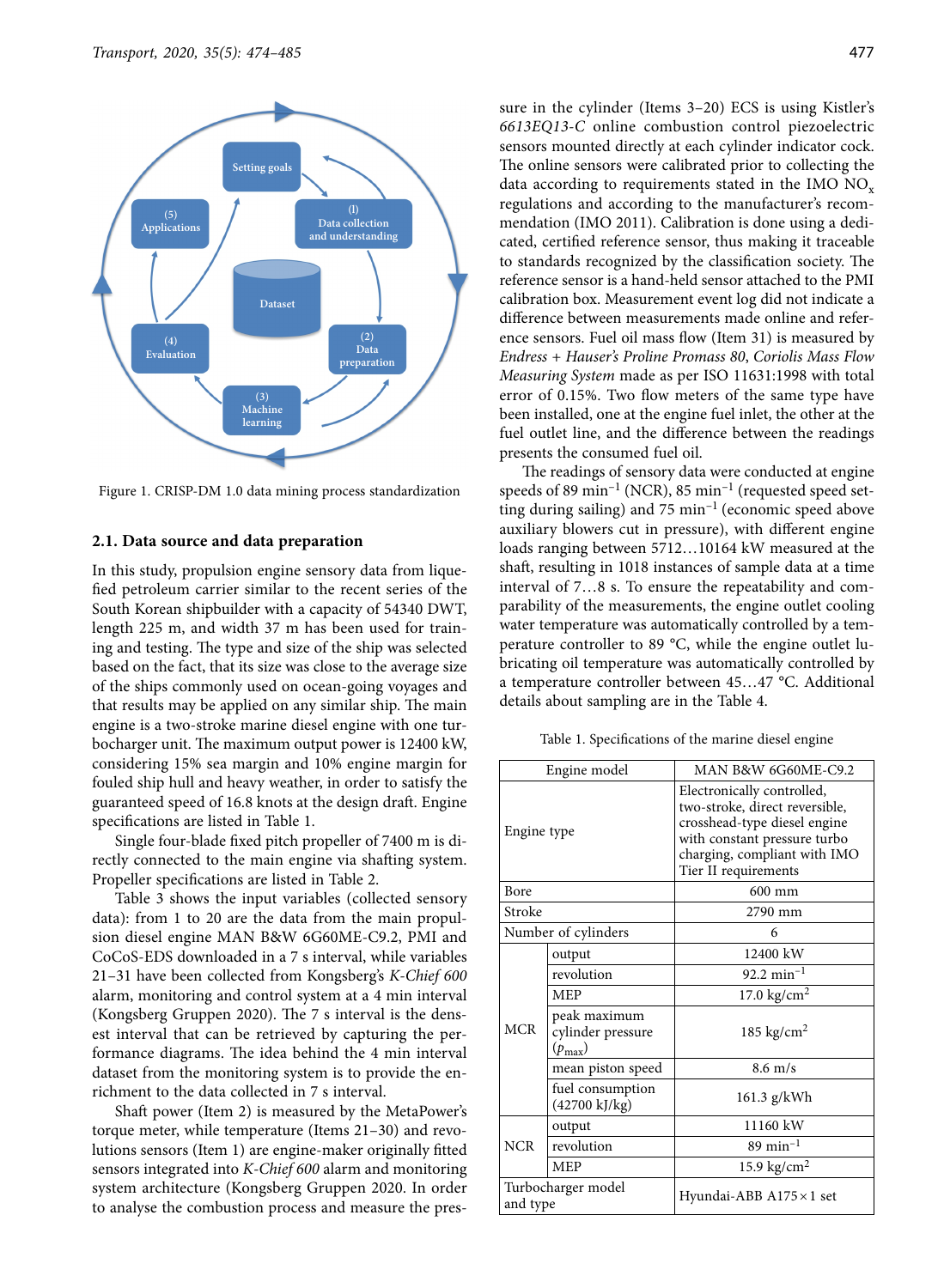| Table 2. Specifications of the propeller |  |  |
|------------------------------------------|--|--|
|------------------------------------------|--|--|

| Propeller model and type | <b>HHI Keyless, FPP</b> |  |  |
|--------------------------|-------------------------|--|--|
| Diameter                 | 7400 mm                 |  |  |
| Number of blades         |                         |  |  |
| Mean pitch               | 5971.06 mm              |  |  |

| Table 3. Input variables list (sensor data) |  |  |  |
|---------------------------------------------|--|--|--|
|---------------------------------------------|--|--|--|

| No | Description                                                      | Unit                 |
|----|------------------------------------------------------------------|----------------------|
| 1  | <b>RPM</b>                                                       | $min^{-1}$           |
| 2  | Shaft power                                                      | kW                   |
| 3  | $p_{comp}$ (compression pressure), cylinder 1                    | bar                  |
| 4  | $p_{comp}$ , cylinder 2                                          | bar                  |
| 5  | P <sub>comp</sub> , cylinder 3                                   | bar                  |
| 6  | $p_{comp}$ , cylinder 4                                          | bar                  |
| 7  | $p_{comp}$ , cylinder 5                                          | bar                  |
| 8  | $p_{comp}$ , cylinder 6                                          | bar                  |
| 9  | $p_{\text{max}}$ (peak maximum cylinder pressure),<br>cylinder 1 | bar                  |
| 10 | $p_{\text{max}}$ , cylinder 2                                    | bar                  |
| 11 | $p_{\text{max}}$ , cylinder 3                                    | bar                  |
| 12 | $p_{\rm max}$ cylinder 4                                         | bar                  |
| 13 | $p_{\text{max}}$ , cylinder 5                                    | bar                  |
| 14 | $p_{\text{max}}$ , cylinder 6                                    | bar                  |
| 15 | $p_i$ (indicated pressure), cylinder 1                           | bar                  |
| 16 | $p_i$ , cylinder 2                                               | bar                  |
| 17 | $p_i$ , cylinder 3                                               | bar                  |
| 18 | $p_i$ , cylinder 4                                               | bar                  |
| 19 | $p_i$ , cylinder 5                                               | bar                  |
| 20 | $p_i$ , cylinder 6                                               | bar                  |
| 21 | MS114 ER ambient air temperature                                 | °C                   |
| 22 | MA007 ME exhaust gas temperature, cylinder 1                     | $\overline{\circ}$ C |
| 23 | MA008 ME exhaust gas temperature, cylinder 2                     | $\rm ^{\circ}C$      |
| 24 | MA009 ME exhaust gas temperature, cylinder 3                     | $\rm ^{\circ}C$      |
| 25 | MA010 ME exhaust gas temperature, cylinder 4                     | $\rm ^{\circ}C$      |
| 26 | MA011 ME exhaust gas temperature, cylinder 5                     | $\rm ^{\circ}C$      |
| 27 | MA012 ME exhaust gas temperature, cylinder 6                     | °C                   |
| 28 | MA013 ME TC out temperature                                      | $\rm ^{\circ}C$      |
| 29 | MA014 ME TC in temperature                                       | $\bar{\circ}$ C      |
| 30 | AB018 EGE exhaust gas outlet temperature                         | °C                   |
| 31 | ME_tot_FL                                                        | kg                   |

Table 4. Sampling series with time stamp intervals

| Sampling<br>series No | <b>RPM</b> setting<br>${\rm [min^{-1}]}$ | Number of<br>instances | %     | Time interval |
|-----------------------|------------------------------------------|------------------------|-------|---------------|
| 1a                    | 85                                       | 400                    | 39.29 | May 2016      |
| 1b                    | 85                                       | 4                      | 0.39  | November 2016 |
| 1c                    | 85                                       | 10                     | 0.98  | December 2016 |
| 2a                    | 89                                       | 199                    | 19.55 | January 2017  |
| 2 <sub>b</sub>        | 89                                       | 10                     | 0.98  | January 2017  |
| 2c                    | 89                                       | 162                    | 15.92 | February 2017 |
| 3                     | 75                                       | 233                    | 22.89 | February 2017 |
| Summary               |                                          | 1018                   | 100   |               |

In the first series of retrieving the sensor data, the engine was tested with high sulphur heavy fuel oil, compliant to ISO 8217:2017 standard, whose main properties are as follows: density @15 °C (ISO 12185:1996) 985.5  $\text{kg/m}^3$ , viscosity @50°C (ASTM D7042-20) 346.2 mm<sup>2</sup>/s, sulphur (ISO 8754:2003) 2.42% m/m, and net specific energy (ISO 8217:2017) 40.33 MJ/kg, while in the series 2–3, the fuel had density @15°C (ISO 12185:1996) 985.3  $\text{kg/m}^3$ , viscosity @50°C (ASTM D7042-20) 345.2 mm<sup>2</sup>/s, sulphur (ISO 8754:2003) 2.41% m/m, and net specific energy (ISO 8217:2017) 40.33 MJ/kg. Since both fuels have similar characteristics, no correction was found necessary.

In order to minimize errors, eliminate noise, faulty or non-existing signals, the data set has to be filtered before further analysing (Rødseth *et al.* 2016; Mirović *et al.* 2018). However, employment of various solutions may also cause loss of valuable information (Vlahogianni 2015). In some cases, additional and possibly unavailable information is needed for correct interpretation. Finally, our approach is to use raw data and rely on measures that are already built in the existing systems; in the event of sensor failure, the same is triggering the alarm. In the future similar interconnection will be included in the signal pre-processing architecture thus marking such signals as invalid.

#### **2.2. Machine learning algorithms**

For the training of models, a software toolkit *Weka* (version  $3.8.2$ )<sup>2</sup> is used employing following algorithms with highlights on the distinguishing features from standard implementations (Witten *et al.* 2017).

*GLM* (o linear regression) is a numerical prediction algorithm that works by estimating the coefficients for the line or hyper-plane that best fits the learning data. It is a simple regression algorithm, fast to build, and achieving good prediction results, especially when the output variable is a linear combination of input variables. If the data shows lack of a linear dependence, then the process will find the best straight line (linear direction) so that the RMSE is interpreted as the best result. Linear models, despite modelling simple linearity, serve as blocks or starting points for more complex learning methods. In Weka, the linear regression algorithm uses the AIC for selecting the best model. The AIC is an estimator of the relative quality of statistical models for a given dataset. Given the set of models for the data, the AIC evaluates the quality of each model relative to every other model. Accordingly, AIC provides the means to select a model, and it is calculated by the expression:

$$
AIC_{result} = -LL + N,\tag{1}
$$

where:  $AIC_{result}$  – resulting Akaike information criterion; *N* is the number of parameters; *LL* is the logarithm of the

<sup>2</sup> *Weka* is an open access software toolkit developed at the University of Waikato (New Zealand) and written in the *Java* programming language. It is designed to solve data mining tasks using integrated tools for preparation, classification, regression, grouping, association mining, and data visualization.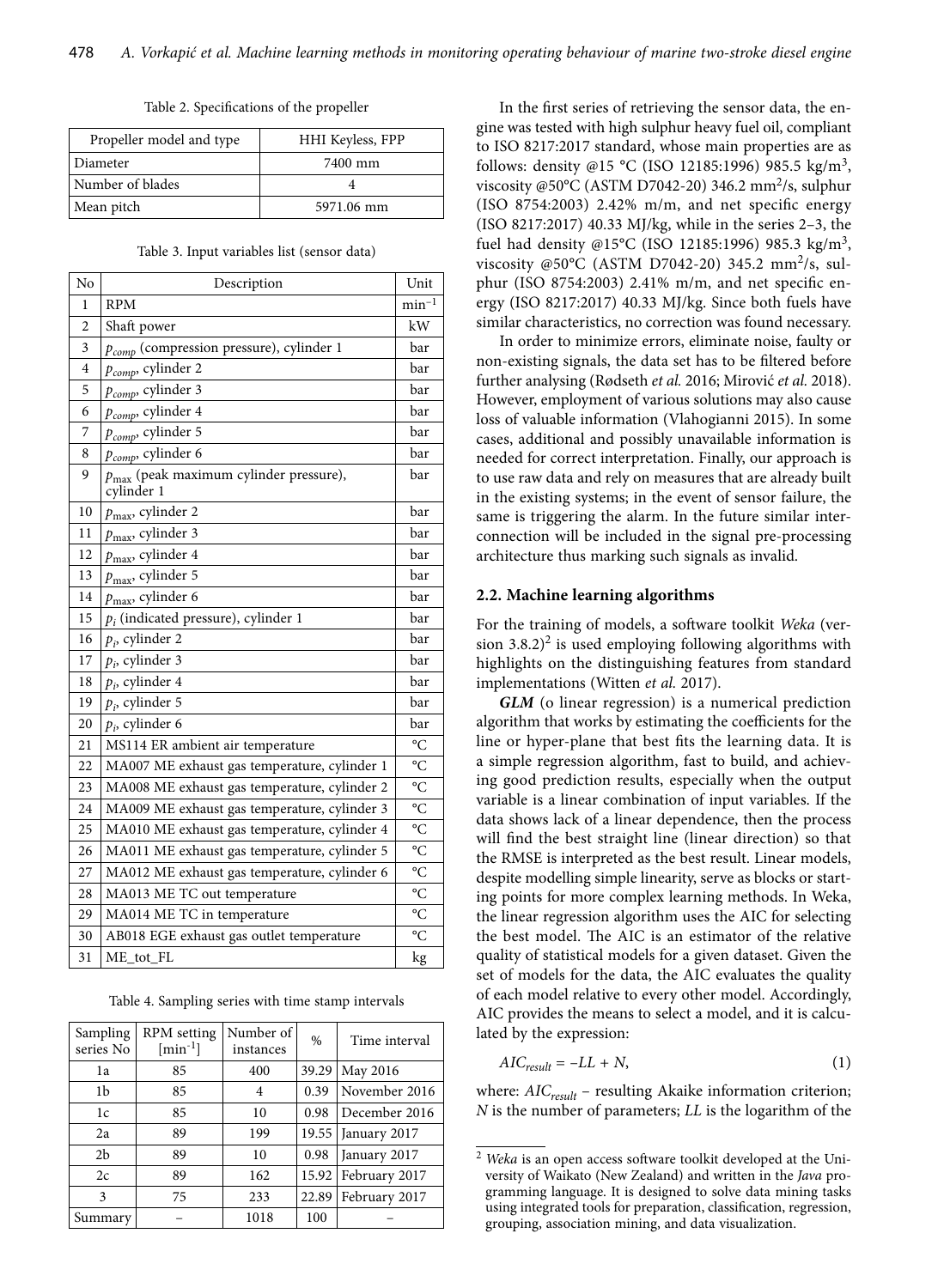probability with a negative sign to minimize the result (Witten *et al.* 2017).

*MLP* is a supervised feedforward neural network that simulates the structure of the human brain using a network of artificial neurons with at least three layers of neurons (Buhmann 2003). Each neuron, except the one in the first layer, has a non-linear activation function. The first layer is an input layer, and it contains as many neurons as there are features (input variables) in the training data. The layers are fully connected, which means that each neuron in one layer is connected to each neuron in the next layer. During the regression in a neural network, the input signals travel through neural connections, multiplying with weights before entering the next neuron, where all the values are summed up and added to bias. The calculated value is then passed to the activation function. For the training of neural network, a backpropagation algorithm is used, which, taking into account the loss function gradient, adjusts weights factors in order to obtain better predictions. A common function for the hidden layers is the sigmoid function (Haykin 2009; Shalev-Shwartz, Ben-David 2014).

*SVM* implements for regression. Considering a data set  $\{(x_1, y_1), ..., (x_n, y_n)\}\$  with  $x \in R_d$  (*d*-dimensional input space) and  $y \in R$ , support vector tries to find the function  $f(x)$ , which relates the measured input object to the desired output property of an object (Gunn 1998; Shalev-Shwartz, Ben-David 2014). The parameters are learned using modifications to the Smola and Schölkopf 's SMO algorithm (Smola, Schölkopf 2004), which demand that the kernel matrix is computed and stored in memory. This requires large memory and involve expensive matrix operations such as Cholesky decomposition of a large submatrix of the kernel matrix (Dereniowski, Kubale 2004). Third, coding of these algorithms is difficult. Therefore, used modifications to the SMO introduced by Shevade *et al.* (2000) significantly speed up the SMO algorithm in most of the situations.

The Pearson VII universal kernel (*Puk*) function was developed by Karl Pearson in 1895 and it is used as a vector support function. The basic form of the Pearson VII function for curve fitting purposes is in the equation (Üstün *et al.* 2006):

$$
f(x) = \frac{H}{\left(1 + \left(\frac{2 \cdot (x - x_0) \cdot \sqrt{\frac{1}{2\omega}} - 1}{\sigma}\right)^2\right)^{\omega}},\tag{2}
$$

where: *H* is the peak height at the center  $x_0$  of the peak; x represents the independent variable. The parameters  $\sigma$ and  $\omega$  control the half-width (also named Pearson width) and the tailing factor of the peak. The main reason to use the Pearson VII function for curve fitting is its flexibility to change, by varying the parameter  $\omega$ , from a Gaussian shape ( $\omega$  approximates infinity). Compared to the commonly applied kernel functions, the use of the *Puk* has

two main advantages: on the one hand, it does not require making a selection out of the kernel functions, which simplifies the model building process and saves computing time, and on the other hand, it has a stronger mapping power, through which it can properly deal with a large variety of mapping problems.

*RF* is an algorithm used for constructing a forest of random trees by using bagging sampling techniques (Breiman 1994; Dietterich 2000). The trees in RF are constructed in parallel and there is no interaction between the trees during building process. RF employed for regression learning operates by constructing a set of decision trees at training time and outputting the class that is the mode of mean prediction of the individual trees. A RF combines the results of multiple predictions, which aggregates prediction of individual decision trees and with modification that prevents trees from being highly correlated. The RF algorithm ensures that the ensemble model does not rely too heavily on any individual feature, and makes fair use of all potentially predictive features. Each tree draws a random sample from the original set of instances when generating its splits, adding a further element of randomness that prevents overfitting.

### **2.3. Evaluation metrics**

Standardly the data set is split into two independent sets: training and testing set. *k*-fold CV technique partitions the training dataset into k subsets and rotates them k times for the validation thus expanding the initial quantity of data *k* times. Usually  $k = 10$  (Figure 2) and each of 10 subsets is systematically applied for training and validation of the models. The set used for training is not used for validating nor the validating set is used for algorithm training. Final accuracy is an average of each round validation result. *k*fold CV is preferred method with smaller datasets as data is expanded by the number of rotations (Kelleher *et al.*  2015; Witten *et al.* 2017).

In order to test the performance of the trained models in every possible scenario, we employed a 10-fold CV method within Weka toolkit on 80% of instances on computer with 1.4 GHz processor and 4 GB 1600 MHz DDR3 memory. Upon selection of the best algorithm, results are confirmed on remaining 20% of instances reserved for testing.

Next, we use following evaluation measures implemented in *Weka* as well:

– RMSE is commonly used measure calculated using the expression:

RMSE = 
$$
\sqrt{\frac{(y_1 - a_1)^2 + ... + (y_n - a_n)^2}{n}}
$$
; (3)

– RAE is using relative values and calculated according to the following expression:

$$
RAE = \frac{|y_1 - a_1| + \dots + |y_n - a_n|}{|\overline{a} - a_1| + \dots + |\overline{a} - a_n|} \cdot 100\% \tag{4}
$$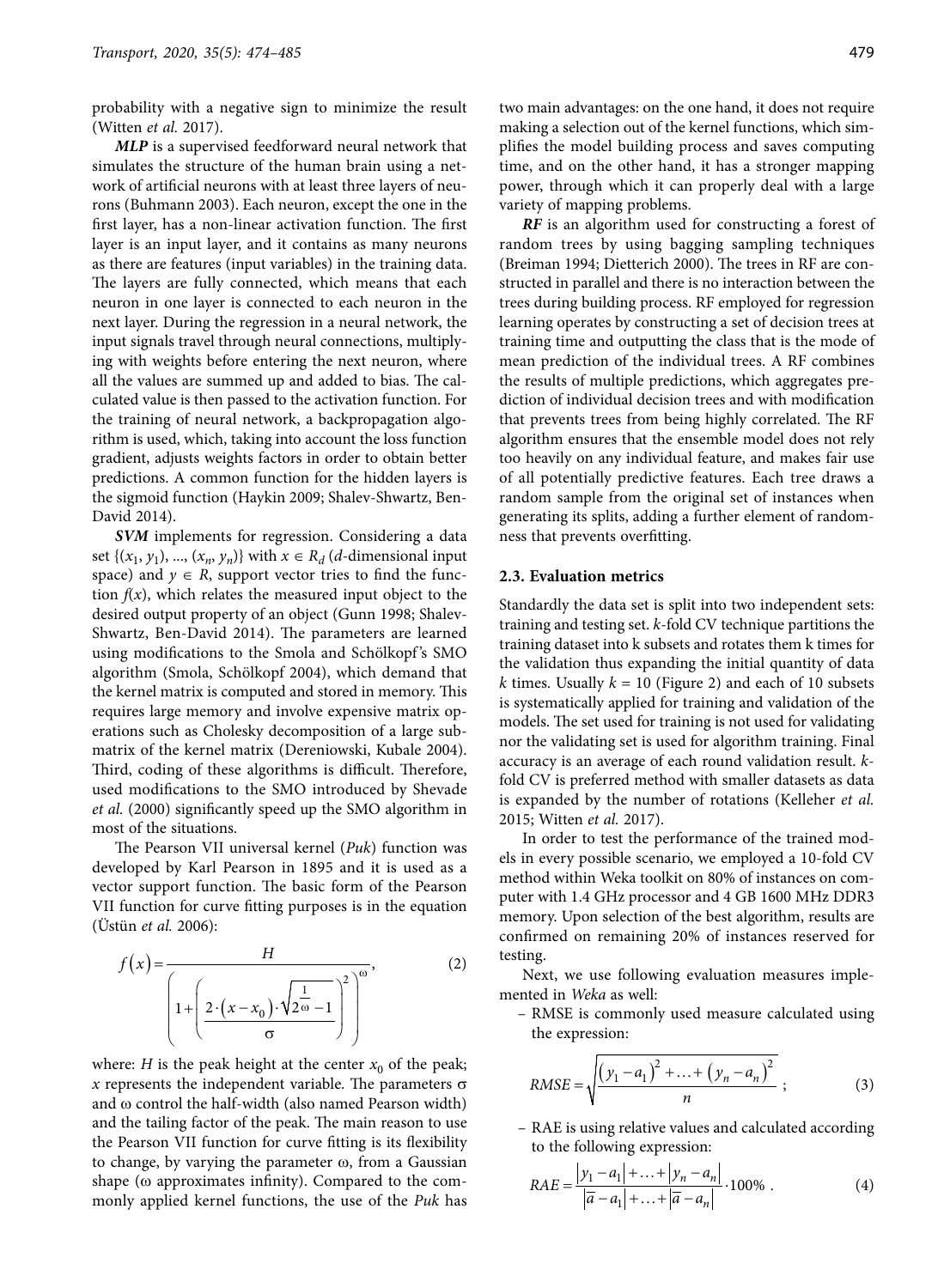

The correlation coefficient  $C_c$  measures the statistical correlation between the predicted values of  $y_1$ ,  $y_2$ , ...,  $y_n$ and the true values of  $a_1$ ,  $a_2$ , ...,  $a_n$ . The correlation coefficient ranges from 1, for perfectly correlated results, to 0, when there is no correlation, and –1, when the results are perfectly negatively correlated. The correlation captures slightly different information then other evaluation measures because it depends on the scale in the following sense: if a given set of predictions is taken, the error remains unchanged if all the predictions are multiplied by a constant factor and the true values remain unchanged. This factor appears in every  $S_{va}$  expression in the numerator and in every  $S_v$  and  $S_a$  expressions in the denominator, thus invalidating it. The correlation coefficient is calculated according to the following expression:

$$
C_c = \frac{S_{ya}}{\sqrt{S_y \cdot S_a}},\tag{5}
$$

where is:

$$
S_{ya} = \frac{\sum (y_i - \overline{y}) \cdot (a_i - \overline{a})}{n - 1};
$$
\n(6)

$$
S_y = \frac{\sum (y_i - \overline{y})}{n-1};\tag{7}
$$

$$
S_a = \frac{\sum (a_i - \overline{a})}{n - 1},\tag{8}
$$

where:  $\bar{y}$  represents the mean over the predicted values;  $\bar{a}$ represents the mean over the true values.

The results visualization provides an overview of regression modelling by selecting the true values of  $a_1, a_2, ...$ ,  $a_n$  on the *x* axis, and predicted values of  $y_1, y_2, ..., y_n$  on the *y* axis. Outliers and extreme values (anomaly detection) recognition in *Weka* is based on the interquartile range (Witten *et al.* 2017):

 $Q_3 + OF \cdot IQR < x \leq Q_3 + EVF \cdot IQR$ 

or

$$
Q_1 - EVF \cdot IQR \le x < Q_1 - OF \cdot IQR \tag{9}
$$

and extreme values are in:

$$
x > Q_3 + EVF \cdot IQR,
$$
  
or  

$$
x < Q_1 - EVF \cdot IQR,
$$
 (10)

where: *Q*1 is 25% quartile; *Q*3 is 75% quartile; *OF* is outlier factor;

$$
IQR = Q_3 - Q_1. \tag{11}
$$

## **3. Results and discussion**

In this study, the propulsion engine fuel consumption was selected as the output variable on recorded 1018 instances per three RPM settings (Table 4) and in different setups and weather conditions, enabling better captioning of standard seagoing scenarios. Measurements with fewer instances, i.e. 1b, 1c and 2b represent conditions of the calm sea that are significantly different from those of the basic measurements in rough sea conditions and a large number of instances at the same propulsion engine revolutions. The exception is data set 3 for the set RPM without rough sea recordings.

*GLM* achieved the result of RMSE 12.9081, RAE 3.6001% and *C<sub>c</sub>* 0.9991.

*MLP* with initial setup with one hidden layer with 5 nodes, momentum 0.2, learning rate 0.3 and 500 epochs achieves RMSE 13.6072, RAE 3.6068% and *C<sub>c</sub>* 0.9991. Increasing the number of hidden layers to 2 improves the model because adding layers enables modelling of nonlinear complexity: the setup with 2 hidden layers and 10 nodes achieves the best result with RMSE 12.475, RAE 3.3824% and *C<sub>c</sub>* 0.9992.

*SVM* by using the polynomial kernel performs with RMSE 1.3873, RAE 0.3663% and *C<sub>c</sub>* 0.9989. Since the best result can only be achieved if suitable kernel function is applied, the *Puk* function was chosen. Changing support vector to *Puk*, predication improved to RMSE 7.1032, RAE 0.5313% and *C<sub>c</sub>* 0.9997.

*RF* trained the model in 0.1 s with the RMSE 10.1746, RAE 2.1769% and  $C_c$  0.9994. By reducing the number of input variables to the number of revolutions of the propulsion engine (RPM) and the indicated cylinder pressures  $p_i$ , the RF algorithm achieves RMSE 22.6137, RAE 3.8545% and *C<sub>c</sub>* 0.9973. Reducing the number of variables according to the variable importance is a well-known characteristic of RF algorithm used for the construction of smaller and yet not inferior model, which is more appropriate for the use in praxis (Breiman 2001; Breiman, Cutler 2004).

Visual presentation of results shown on Figure 3 verifies SVM's the smallest dispersion of fuel consumption prediction results over measured consumption.

The final decision on a suitable algorithm depends on the end use, namely fewer variables required for quality prediction (such as RF) can be prevalent, especially for models that work with many instances and large data amount and require longer processing time and more demanding platforms. Conversely, if high prediction accuracy is a priority, then the choice falls on the SVM driven model.

Furthermore, it is possible to set up a model on the same dataset by applying an unsupervised filter (*weka. filters.unsupervised.attribute.InterquartileRange*), based on the IQR, for detecting outliers and extreme values (anomaly detection). This model may evaluate the running conditions and recognize unusual states (marked in red colour) of the engine or early engine performance degradations as presented in Figure 4. The value of the deviation (factor) can be adjusted to accommodate the actual needs and recommendations of the manufacturer, namely the minor deviation may be within tolerable lim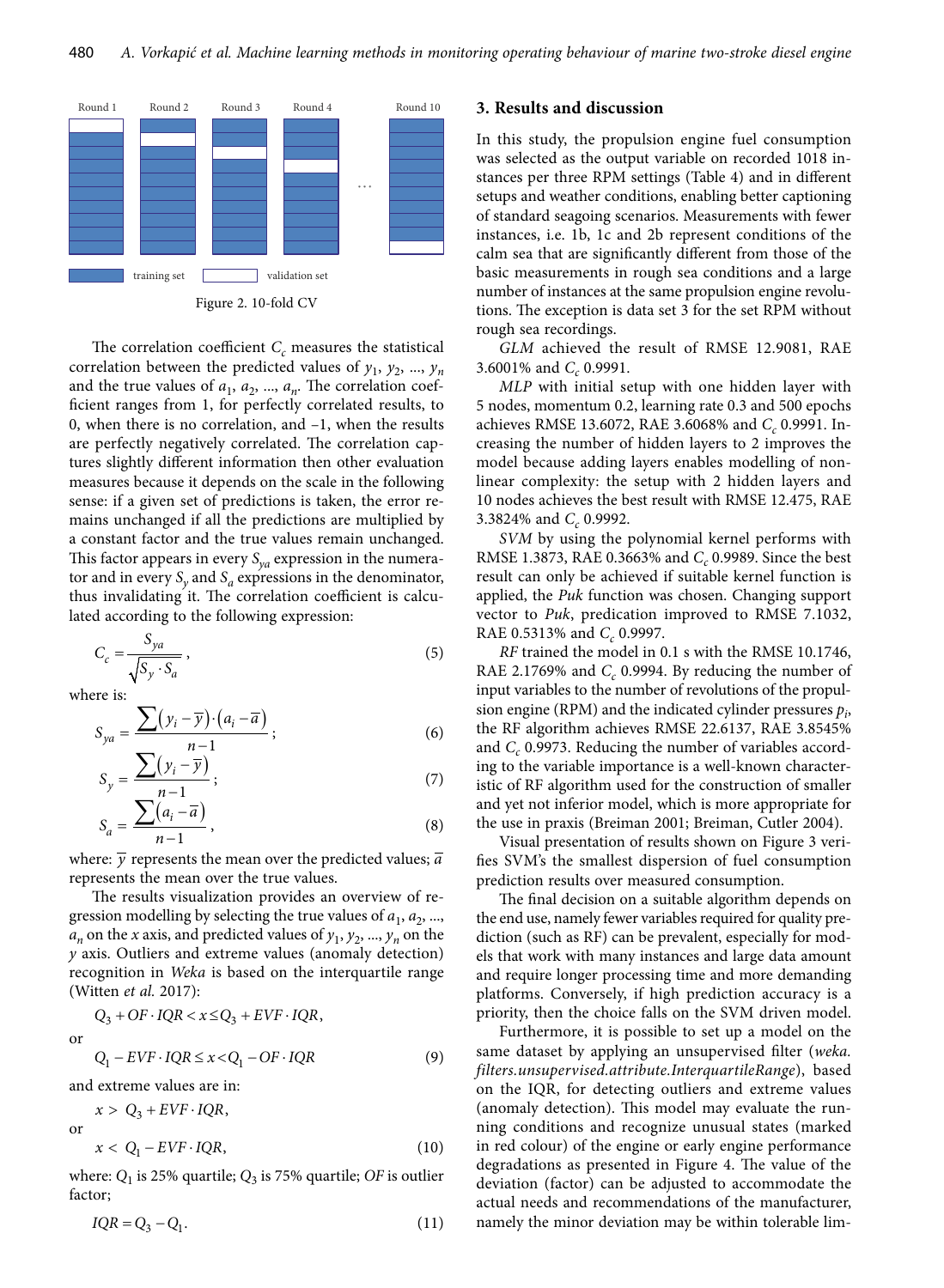its, and therefore the value of such information is small. In the presented case, since it is a newly build ship with clean hull and propeller, according to the diagrams there is no indication of engine degradation, but on the contrary increase of cylinder pressures and  $p_{\text{max}}/p_{\text{comp}}$  ratio over maker's maximum recommended 35 kg/cm<sup>2</sup> is a consequence of the short-term over-response of the ESC while sailing in the bad sea conditions in tropical areas. Such deviations could easily be mitigated by changing the engine control from speed (engine revolutions) to rough sea mode, i.e. by distributing the load evenly across the cylinders and slowing down the governing response.

Standardly, elevated fuel consumption to deliver equal power to the shaft indicates an incorrect adjustment of the control system (engine out of tune), fuel injection equipment failure or excessive wear of the moving parts or issue with quality and calorific value of the fuel. The detected change in pressures inside the cylinder can assist the operator in the further diagnosis of failures and early warning of irregularities. By monitoring the combustion pressures, it is possible to recognize the booster pumps or fuel injectors failures, while compression pressures monitoring makes it possible to assess the condition of the piston rings or perceive leaking exhaust valves. In each case, visual anomaly monitoring can assist the operator in detecting early faults and in deciding regarding upcoming maintenance.

The proposed model integration for installation onboard (presented in Figure 5) shows data handling framework with key elements (components) that share common attributes at the same resolution level and implemented on the respective layers of the data flow.

Model is directly integrated with existing ship's sensors and data acquisition system  $(A_1)$  and using the existing operating condition  $(A_3)$  and ship maintenance system  $(A_4)$ with added component, i.e. data storage and processing unit  $(A_2)$ . Data storage and processing unit is consisted of pre-processing layer and parameter reduction, data driven models (i.e. digital models), storage drives. Although this study deals solely with main propulsion engine, vessel operating condition (and navigation condition) is included in this structure to obtain a meaningful data flow.

Ship's sensors and data acquisition system  $(A_1)$  is feeding the Data storage and processing unit  $(A_2)$  with  $(c_1)$ data  $x_1(i_1), x_2(i_1), \ldots, x_n(i_1); x_1(i_2), x_2(i_2), \ldots, x_n(i_2); x_1(i_n)$  $x_2(i_n)$ , ...,  $x_n(i_n)$ , where *n* represents number of variables and *i* number of instances (time). A dynamic interaction between system components starts from data storage and processing unit  $(A_2)$  wherefrom output (predicted) variables and detected outliers ( $c_2$  and  $c_3$ ) assist in the decisionmaking process on the navigation identifying optimal vessel operating conditions to reduce the fuel consumption  $(A_3)$  and main propulsion engine maintenance  $(A_4)$  increasing the overall reliability. The feedback is embedded across the signals measured by associated sensors and collected at data acquisition unit  $(A_1)$ . In shipboard environment, it is suggested that data is processed on-board to avoid the interruptions in data transmission and ensure continuous processing of a large number of sensory data, thereby providing operator support in real time. The im-



Figure 3. Machine learning results visualisation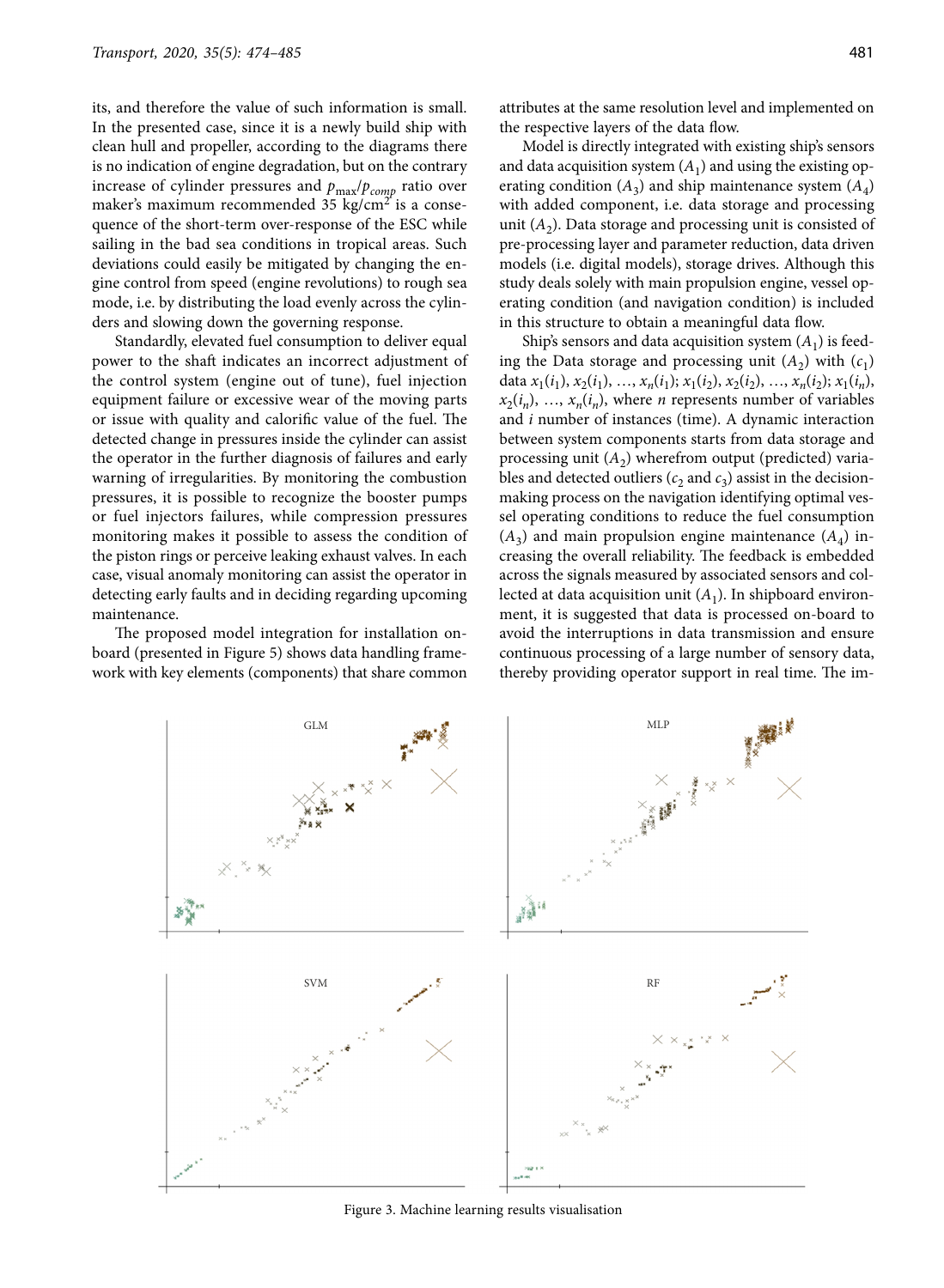proved propulsion engine performance and maintenance is varying in real time and it is most appropriate to be made as visualization layer displaying relative correlation value, i.e. s expected value vs. measured value for output variables, part of data storage and processing unit and supporting decision-making process data regarding navigation and system reliability (maintenance).

Authors contribution in the proposed methodology is in the inclusion of sensory data processed by machine learning and anomaly detection mining into existing on-board decision-making process regarding navigation and maintenance. The introduction of new information enables the acquisition of new knowledge on fuel savings as well as better management of ship processes. By introducing distinctive deviations from the normal operating mode, it is possible to improve the existing ship's maintenance system and early detection of malfunctions and deteriorations.



Figure 4. Operational parameters anomaly detection



Figure 5. Model structure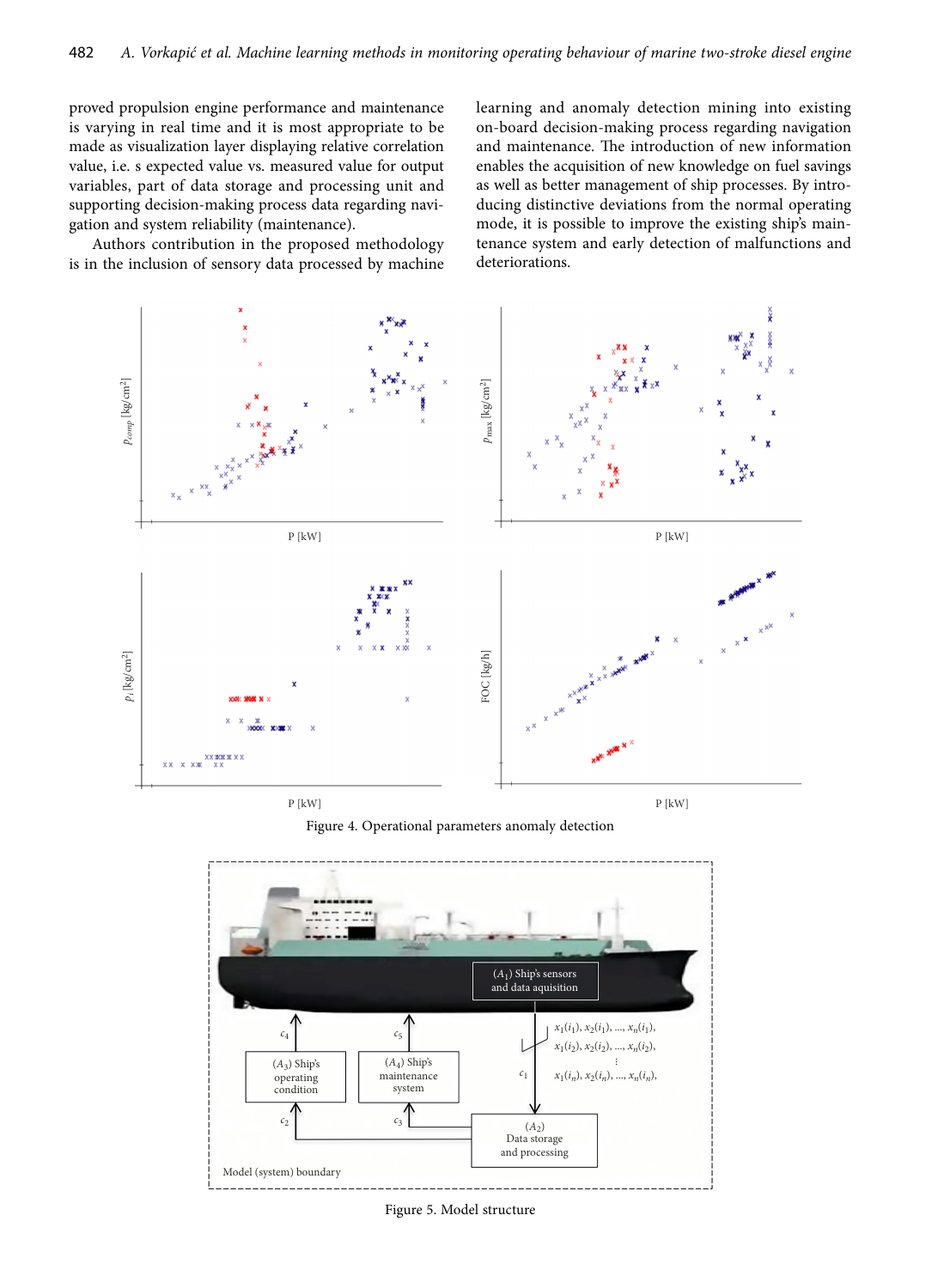## **Conclusions**

In this study, models based on linear regression, MLP, SVM and RF have been applied to the problem of predicting fuel consumption of a two-stroke electronically controlled propulsion engine on the operating envelope. The models were trained from 31 sensory data taken from the existing alarm and monitoring system and the main propulsion ECS. An unsupervised anomaly detection filter was then applied to the same dataset with the aim of early detection of propulsion engine performance downgrade or failures. Finally, the article proposes an improved structure of the existing decision-making process with incorporated fuel consumption prediction and anomaly detection model.

This study has shown that by selecting an adequate combination and processing the relevant sensory data, it is possible to create a model that predicts fuel consumption of a diesel engine with RMSE 7.1032 and RAE 0.5313%, achieved by SVM, and similar by RF, MLP and linear regression. Evaluation results show that the RF achieve the best RMSE 22.6137 and RAE 3.8545% with the least input variables (cylinder indicated pressures and propulsion engine revolutions), i.e. slightly over performing SVM algorithms. These results confirm that data mining-based methods can be successfully used in a real time operational condition of the ship. By employing an unsupervised anomaly detection filter, it is possible to set up a method of evaluating propulsion engine relevant running parameters by comparing with the initial condition recorded during the test and sea run or after docking.

With the promising results obtained in this study, developed models transformed into exploratory or predictive analytical tool and integrated into the existing ship system, with minimum of intervention, may be used in establishing performance indicator for fuel consumption reduction according to ship's energy efficiency management plan. Results may be used in determining the fuel consumption margins in the charterer's parties and complementing the existing CBM methods or utilized in pinpointing the contribution of prime move engine degradation in the overall degradation of the vessel. The application of the proposed model adapted to carbon dioxide emission footprint can be beneficial in monitoring and estimating the emissions. The results can be used by the ship owner and operator to establish a system of monitoring and fuel consumption forecasting related to the binding requirements of the *MARPOL 73*/*78 Annex VI Regulation 22A* (IMO 2018) and the processes that are used to report the data to the ship's administration.

It is worth noticing that all data processing and exchange is executed on-board while the IoT will be an option in the near future, when broadband real-time data exchange is confirmed in practice. Given that, it is using data from main propulsion engine this study has limitations, which we plan to address in the future. We plan a thorough input data collection of the whole ship targeting the practical needs for comparison, including the addition of exogenous factors and training of additional models such as expanding the collected data to new navigational scenarios and testing of data mining algorithms. In such an extended model, the proposed model will serve to clearly segregate the impact of the propulsion engine from the ship as a whole.

## **Author contributions**

Author contributions are:

- Aleksandar Vorkapić and Sanda Martinčić-Ipšić conceived the study and were responsible for the design and development of the data analysis;
- Aleksandar Vorkapić and Karlo Babić were responsible for data collection and analysis;
- Aleksandar Vorkapić, Radoslav Radonja, Sanda Martinčić-Ipšić were responsible for data interpretation;
- Aleksandar Vorkapić, Karlo Babić, Radoslav Radonja and Sanda Martinčić-Ipšić contributed equally in writing the article.

### **Disclosure statement**

Authors declare no competing financial, professional, or personal interests from other parties.

#### **References**

- ASTM D7042-20. *Standard Test Method for Dynamic Viscosity and Density of Liquids by Stabinger Viscometer* (*and the Calculation of Kinematic Viscosity*).
- Benajes, J.; Novella, R.; Pastor, J. M.; Hernández-López, A.; Hasegawa, M.; Tsuji, N.; Emi, M.; Uehara, I.; Martorell, J.; Alonso, M. 2016. Optimization of the combustion system of a medium duty direct injection diesel engine by combining CFD modeling with experimental validation, *Energy Conversion and Management* 110: 212–229.

<https://doi.org/10.1016/j.enconman.2015.12.010> Breiman, L. 1994. *Bagging Predictors*. Technical Report No 421.

Department of Statistics, University of California, Berkeley, California, US. 20 p. Available from Internet:

<https://www.stat.berkeley.edu/~breiman/bagging.pdf>

- Breiman, L. 2001. Random forests, *Machine Learning* 45(1): 5–32. <https://doi.org/10.1023/A:1010933404324>
- Breiman, L.; Cutler, A. 2004. *Random Forests*. Available from Internet: [https://www.stat.berkeley.edu/~breiman/Random-](https://www.stat.berkeley.edu/~breiman/RandomForests/cc_home.htm)[Forests/cc\\_home.htm](https://www.stat.berkeley.edu/~breiman/RandomForests/cc_home.htm)
- Buhmann, M. D. 2003. *Radial Basis Functions: Theory and Implementations*. Cambridge University Press. 259 p. <https://doi.org/10.1017/CBO9780511543241>
- Chan, T. K.; Chin, C. S. 2016. Data analysis to predictive modeling of marine engine performance using machine learning, in *2016 IEEE Region 10 Conference* (*TENCON*), 22–25 November 2016, Marina Bay Sands, Singapore, 2076–2080. <https://doi.org/10.1109/TENCON.2016.7848391>
- Chapman, P.; Clinton, J.; Kerber, R.; Khabaza, T.; Reinartz, T.; Shearer, C.; Wirth, R. 2000. *CRISP-DM 1.0: Step-by-Step Data Mining Guide*. SPSS Inc., Chicago, IL, US. 76 p. Available from Internet:

<https://www.the-modeling-agency.com/crisp-dm.pdf>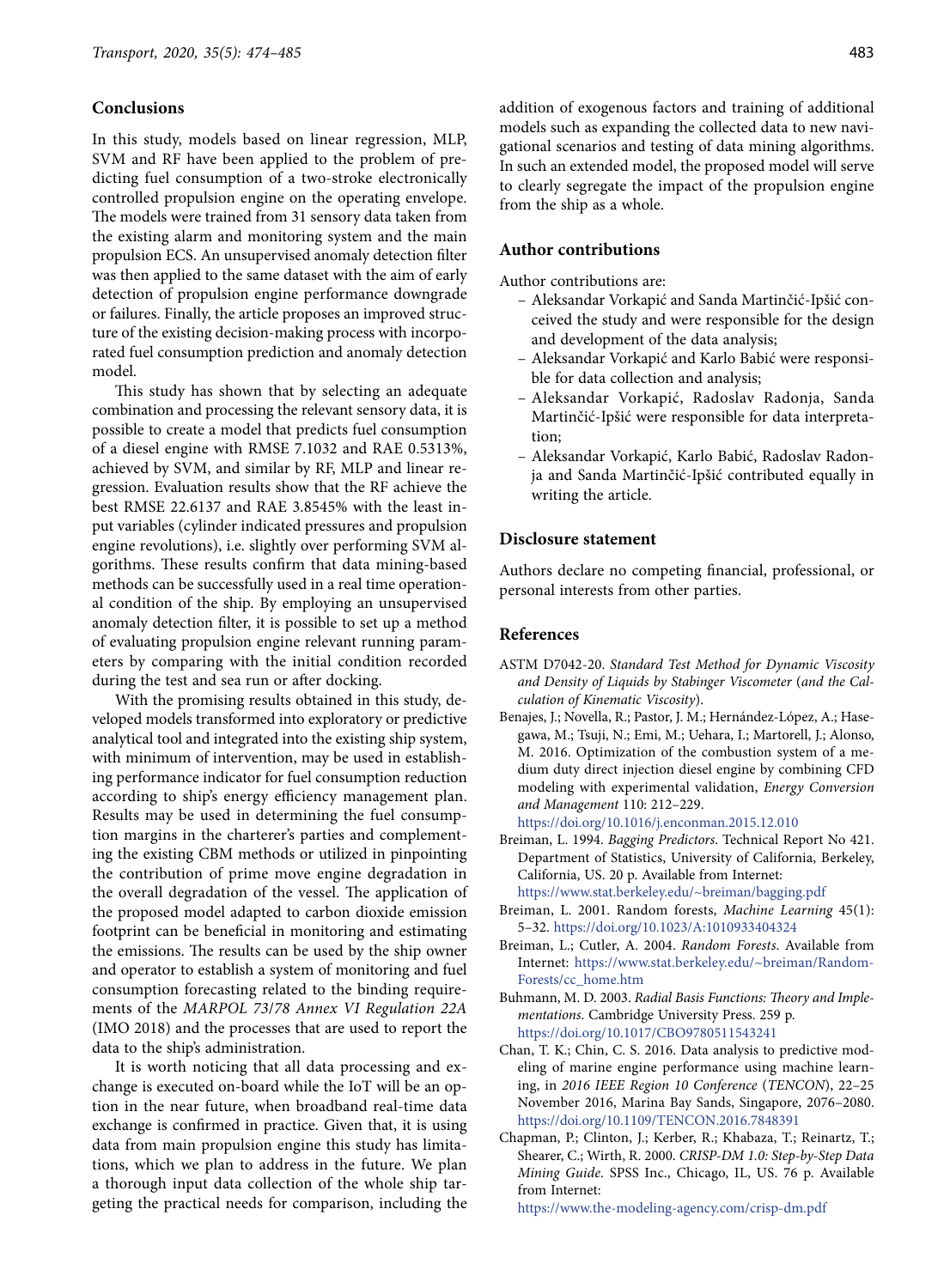- Cirak, B; Demirtas, S. 2014. An application of artificial neural network for predicting engine torque in a biodiesel engine, *American Journal of Energy Research* 2(4): 74–80. <https://doi.org/10.12691/ajer-2-4-1>
- Coraddu, A.; Oneto, L.; Baldi, F.; Anguita, D. 2017. Vessels fuel consumption forecast and trim optimisation: A data analytics perspective, *Ocean Engineering* 130: 351–370. <https://doi.org/10.1016/j.oceaneng.2016.11.058>
- Coraddu, A.; Oneto, L.; Baldi, F.; Cipollini, F.; Atlar, M.; Savio, S. 2019. Data-driven ship digital twin for estimating the speed loss caused by the marine fouling, *Ocean Engineering* 186: 106063. <https://doi.org/10.1016/j.oceaneng.2019.05.045>
- Dereniowski, D.; Kubale, M. 2004. Cholesky factorization of matrices in parallel and ranking of graphs, *Lecture Notes in Computer Science* 3019: 985–992. [https://doi.org/10.1007/978-3-540-24669-5\\_127](https://doi.org/10.1007/978-3-540-24669-5_127)
- Dietterich, T. G. 2000. An experimental comparison of three methods for constructing ensembles of decision trees: bagging, boosting, and randomization, *Machine Learning* 40(2): 139–157. <https://doi.org/10.1023/A:1007607513941>
- Faber, J.; Behrends, B.; Nelissen, D. 2011. *Analysis of GHG Marginal Abatement Cost Curves*. Publication Number: 11.7410.21. CE Delft, Delft, The Netherlands. 58 p. Available from Internet:

<https://www.cedelft.eu/en/publications/download/1114>

- Gori, M. 2017. *Machine Learning: a Constraint-Based Approach*. Morgan Kaufmann. 580 p.
- Gunn, S. 1998. *Support Vector Machines for Classification and Regression*. ISIS Technical Report. Image Speech and Intelligent Systems (ISIS) Group, University of Southampton, UK. 52 p. Available from Internet:

<https://svms.org/tutorials/Gunn1998.pdf>

- Haykin, S. 2009. *Neural Networks and Learning Machines*. 3rd Edition. Pearson. 936 p.
- IMO. 2018. *MARPOL 73*/*78 Annex VI Regulation 22A*. International Maritime Organization (IMO).
- IMO. 2011. *Nitrogen Oxides* (*NOx*) *– Regulation 13*. International Maritime Organization (IMO). Available from Internet: [https://www.imo.org/en/OurWork/Environment/Pages/](https://www.imo.org/en/OurWork/Environment/Pages/Nitrogen-oxides-(NOx)-%E2%80%93-Regulation-13.aspx) [Nitrogen-oxides-\(NOx\)-%E2%80%93-Regulation-13.aspx](https://www.imo.org/en/OurWork/Environment/Pages/Nitrogen-oxides-(NOx)-%E2%80%93-Regulation-13.aspx)
- ISO 8217:2017. *Petroleum Products Fuels* (*Class F*) *Specifications of Marine Fuels*.
- ISO 8754:2003. *Petroleum Products Determination of Sulfur Content – Energy-Dispersive X-Ray Fluorescence Spectrometry*.
- ISO 11631:1998. *Measurement of Fluid Flow Methods of Specifying Flowmeter Performance*.
- ISO 12185:1996. *Crude Petroleum and Petroleum Products Determination of Density – Oscillating U-Tube Method*.
- ISO 19030-1:2016. *Ships and Marine Technology Measurement of Changes in Hull and Propeller Performance – Part 1: General Principles*.
- ISO 19030-2:2016. *Ships and Marine Technology Measurement of Changes in Hull and Propeller Performance – Part 2: Default Method*.
- ISO 19030-3:2016. *Ships and Marine Technology Measurement of Changes in Hull and Propeller Performance – Part 3: Alternative Methods*.
- Kelleher, J. D.; Namee, B. M.; D'Arcy, A. 2015. *Fundamentals of Machine Learning for Predictive Data Analytics: Algorithms*, *Worked Examples*, *and Case Studies*. 2nd Edition. 856 p. The MIT Press.
- Kongsberg Gruppen. 2020. *Shaft Power Meter*, *Torque and Power Measurement System for Rotating Shafts*. Kongsberg Gruppen, Norway. Available from Internet: [https://www.kongsberg.](https://www.kongsberg.com/es/maritime/products/engines-engine-room-and-automation-systems/Machinery-Instrumentation/engine-monitoring-systems/shaft-power-meter-torque-and-power-measurement-system-for-rotating-shafts)

[com/es/maritime/products/engines-engine-room-and-auto](https://www.kongsberg.com/es/maritime/products/engines-engine-room-and-automation-systems/Machinery-Instrumentation/engine-monitoring-systems/shaft-power-meter-torque-and-power-measurement-system-for-rotating-shafts)[mation-systems/Machinery-Instrumentation/engine-moni](https://www.kongsberg.com/es/maritime/products/engines-engine-room-and-automation-systems/Machinery-Instrumentation/engine-monitoring-systems/shaft-power-meter-torque-and-power-measurement-system-for-rotating-shafts)[toring-systems/shaft-power-meter-torque-and-power-meas](https://www.kongsberg.com/es/maritime/products/engines-engine-room-and-automation-systems/Machinery-Instrumentation/engine-monitoring-systems/shaft-power-meter-torque-and-power-measurement-system-for-rotating-shafts)[urement-system-for-rotating-shafts](https://www.kongsberg.com/es/maritime/products/engines-engine-room-and-automation-systems/Machinery-Instrumentation/engine-monitoring-systems/shaft-power-meter-torque-and-power-measurement-system-for-rotating-shafts)

- MEPC. 2016. *Resolution MEPC.282*(*70*)*: 2016 Guidelines for the Development of a Ship Energy Efficiency Management Plan* (*SEEMP*). Marine Environment Protection Committee (MEPC), International Maritime Organization (IMO). 19 p. Available from Internet: [https://gmn.imo.org/wp-content/](https://gmn.imo.org/wp-content/uploads/2017/05/MEPC-28270-2017-SEEMP-Guidelines.pdf) [uploads/2017/05/MEPC-28270-2017-SEEMP-Guidelines.pdf](https://gmn.imo.org/wp-content/uploads/2017/05/MEPC-28270-2017-SEEMP-Guidelines.pdf)
- Mirović, M.; Miličević, M.; Obradović, I. 2018. Big data in the maritime industry, *Naše More* 65(1): 56–62. <https://doi.org/10.17818/NM/2018/1.8>
- Murphy, K. P. 2006. *Naive Bayes Classifiers*. University of British Columbia, Vancouver, Canada. 8 p. Available from Internet: [https://www.cs.ubc.ca/~murphyk/Teaching/CS340-Fall06/](https://www.cs.ubc.ca/~murphyk/Teaching/CS340-Fall06/reading/NB.pdf) [reading/NB.pdf](https://www.cs.ubc.ca/~murphyk/Teaching/CS340-Fall06/reading/NB.pdf)
- Neshat, E.; Honnery, D.; Saray, R. K. 2017. Multi-zone model for diesel engine simulation based on chemical kinetics mechanism, *Applied Thermal Engineering* 121: 351–360. <https://doi.org/10.1016/j.applthermaleng.2017.04.090>
- OCIMF. 2011. *GHG Emission-Mitigating Measures for Oil Tankers – Part A: Review of Reduction Potential*. Oil Companies International Marine Forum (OCIMF). 25 p. Available from Internet: [https://www.ocimf.org/publications/information](https://www.ocimf.org/publications/information-papers/ghg-emission-mitigating-measures-for-oil-tankers-part-a-review-of-reduction-potential)[papers/ghg-emission-mitigating-measures-for-oil-tankers](https://www.ocimf.org/publications/information-papers/ghg-emission-mitigating-measures-for-oil-tankers-part-a-review-of-reduction-potential)[part-a-review-of-reduction-potential](https://www.ocimf.org/publications/information-papers/ghg-emission-mitigating-measures-for-oil-tankers-part-a-review-of-reduction-potential)
- Payri, F.; Benajes, J.; Margot, X.; Gil, A. 2004. CFD modeling of the in-cylinder flow in direct-injection diesel engines, *Computers* & *Fluids* 33(8): 995–1021. <https://doi.org/10.1016/j.compfluid.2003.09.003>
- Rødseth, Ø.; Perera, L. P.; Mo, B. 2016. Big data in shipping challenges and opportunities, in *Proceedings of the 15th International Conference on Computer and IT Applications in the Maritime Industries* (*COMPIT 2016*), 9–11 May 2016, Lecce, Italy, 361–373.
- Ra, Y.; Reitz, R. D. 2008. A reduced chemical kinetic model for IC engine combustion simulations with primary reference fuels, *Combustion and Flame* 155(4): 713–738. <https://doi.org/10.1016/j.combustflame.2008.05.002>
- Reitz, R. D.; Rutland, C. J. 1995. Development and testing of diesel engine CFD models, *Progress in Energy and Combustion Science* 21(2): 173–196. [https://doi.org/10.1016/0360-1285\(95\)00003-Z](https://doi.org/10.1016/0360-1285(95)00003-Z)
- Shalev-Shwartz, S.; Ben-David, S. 2014. *Understanding Machine Learning: from Theory to Algorithms*. Cambridge University Press. 410 p.
- Shevade, S. K.; Keerthi, S. S.; Bhattacharyya, C.; Murthy, K. R. K. 2000. Improvements to the SMO algorithm for SVM regression, *IEEE Transactions on Neural Networks* 11(5): 1188– 1193. <https://doi.org/10.1109/72.870050>
- Smola, A. J.; Schölkopf, B. 2004. A tutorial on support vector regression, *Statistics and Computing* 14(3): 199–222. <https://doi.org/10.1023/B:STCO.0000035301.49549.88>
- Üstün, B.; Melssen, W. J.; Buydens, L. M. C. 2006. Facilitating the application of support vector regression by using a universal Pearson VII function based kernel, *Chemometrics and Intelligent Laboratory Systems* 81(1): 29–40. <https://doi.org/10.1016/j.chemolab.2005.09.003>
- Vlahogianni, E. I. 2015. Computational intelligence and optimization for transportation big data: challenges and opportunities, *Computational Methods in Applied Sciences* 38: 107–128. [https://doi.org/10.1007/978-3-319-18320-6\\_7](https://doi.org/10.1007/978-3-319-18320-6_7)